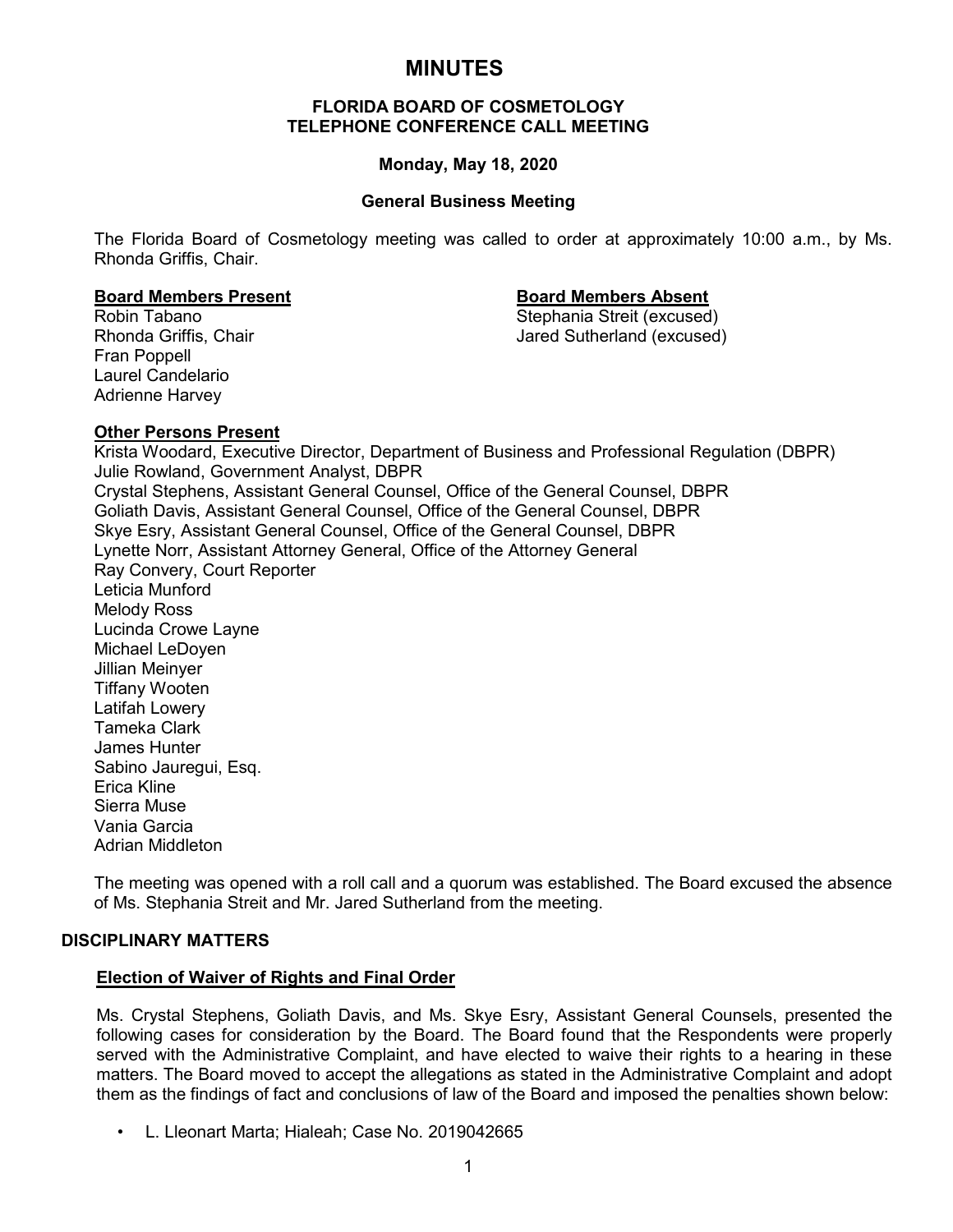\$142.52 costs only; revocation of license FV9606765

• Regal Nails; Navarre; Case No. 2019049192 \$500 fine and \$88.95 costs to be paid within six months

## **Motion for Waiver of Rights and Final Order**

Ms. Stephens, Mr. Davis, and Ms. Esry presented the following cases for consideration by the Board. The Board found that the Respondents were properly served with the Administrative Complaint, the Respondents failed to respond within 21 days thereby waiving their right to elect a hearing in this matter, that the Board accept the allegations as stated in the Administrative Complaint and adopt them as the findings of fact and conclusions of law of the Board and imposed the penalties shown below:

- Hair Dominican Style; Pembroke Pines; Case No. 2019037302 The Board moved to dismiss the case
- Leslie Rojas; Miramar; Case No. 2019042685 \$117.90 costs only; revocation of license FS909511
- Janisa Lopez Perera; Hollywood; Case No. 2019042657 \$134.29 costs only; revocation of license FV9613439
- Leyanis Gonzalez Ferras; North Bay Village; Case No. 2019042636 \$129.95 costs only; Revocation of license FB9765365
- Ruth Gallego; Miami Beach; Case No. 2019042614 \$114.32 costs only; revocation of license FS908966
- Grisel Yanez Gonzalez; Miami; Case No. 2019042713 \$108.87 costs only; revocation of license FV9610906
- Rainelys Hernandez Cuesta; Miramar; Case No. 2019042947 \$118.60 costs only; revocation of license FV9614647
- Behnosh Ghaini; Tallahassee; Case No. 2018062863 The Board moved to continue the case for a future meeting

## **APPLICATIONS**

## **Hair Braiding Course**

## **Initial Review**

## Taraji Braid Studio – Classroom

Ms. Leticia Munford was present for the meeting. After review, the Board moved to approve the course with the following contingencies: strike out of scope references, strike references to incorrect disinfection procedures, update laws and rules references, and update sources. The corrections must be submitted to the Executive Director within 30 days of the date of the order for approval.

## Glam Hair Studio – Classroom

Ms. Tiffany Wooten was present for the meeting. After review, the Board moved to approve the course with the following contingency: strike all out of scope materials from the course. The correction must be submitted to the Executive Director within 30 days of the date of the order for approval.

Florida Dermal Institute – Classroom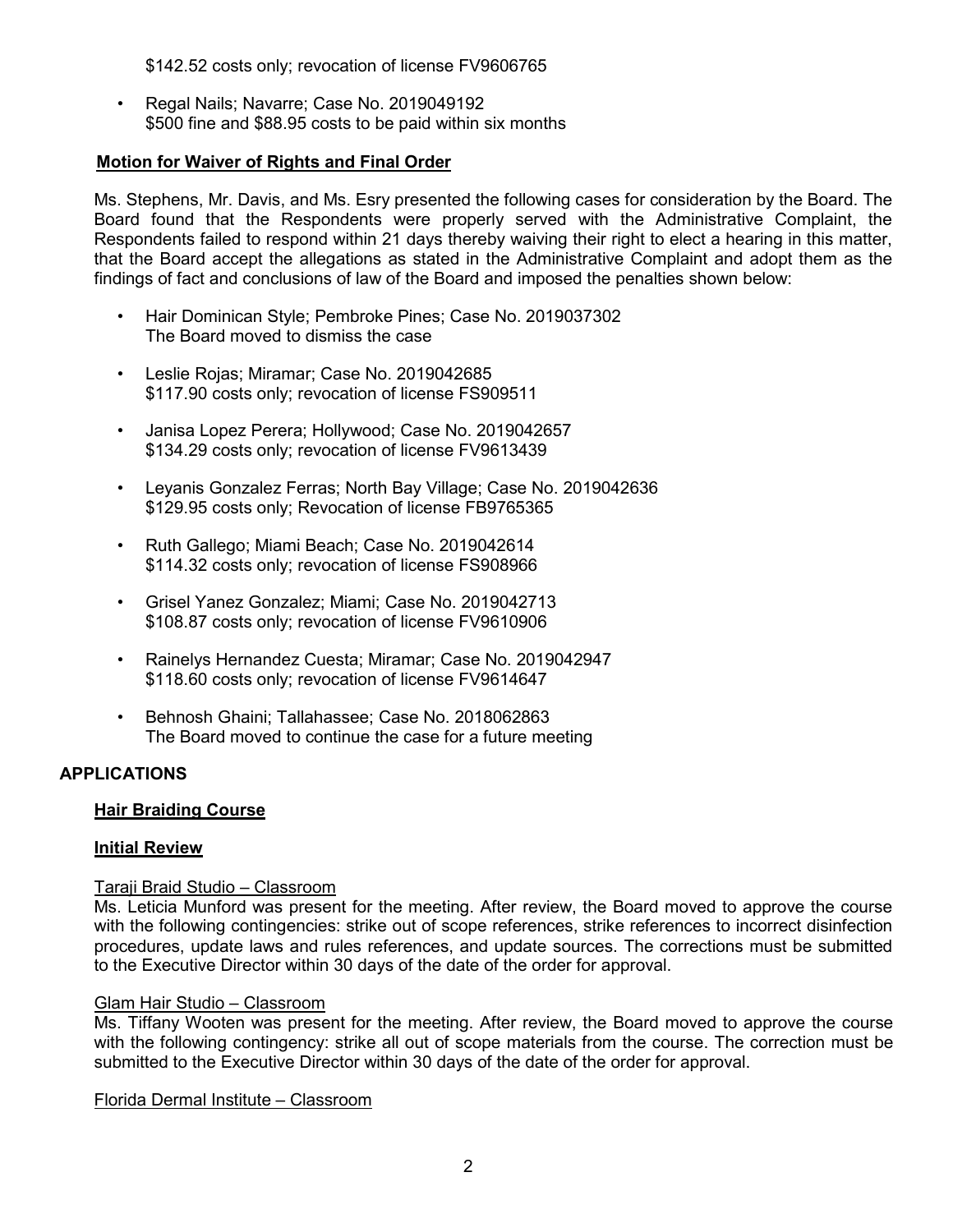After review, the Board moved to approve the course with the following contingencies: strike references to formalin, and strike reference to "monkeys jumping". The corrections must be submitted to the Executive Director within 30 days of the date of the order for approval.

## Bee Natural Locks – Classroom

After review, the Board moved to approve the course with the following contingencies: strike out of scope references, strike references to incorrect disinfection procedures, and correct grammatical errors. The corrections must be submitted to the Executive Director within 30 days of the date of the order for approval.

## Pampered Peeps Beauty Academy – Classroom

After review, the Board moved to approve the course.

## Amethyst Management – Internet

Ms. Latifah Lowery was present for the meeting. After review, the Board moved to approve the course with the following contingencies: strike out of scope references, strike references to incorrect disinfection procedures, update laws and rules references, and update sources. The corrections must be submitted to the Executive Director within 30 days of the date of the order for approval.

## **Hair Wrapping Course**

## **Initial Review**

## Boca Beauty Academy – Classroom

After review, the Board moved to approve the course with the following contingency: strike out of scope references, correct grammatical errors, and correct formatting errors. The corrections must be submitted to the Executive Director within 30 days of the date of the order for approval.

#### Taraji Braid Studio – Classroom

Ms. Munford was present for the meeting. After review, the Board moved to approve the course with the following contingencies: strike out of scope references, strike references to incorrect disinfection procedures, update laws and rules references, and update sources. The corrections must be submitted to the Executive Director within 30 days of the date of the order for approval.

## Bee Natural Locks – Classroom

Ms. Temeka Clark was present for the meeting. After review, the Board moved to approve the course with the following contingencies: strike out of scope references, strike references to incorrect disinfection procedures, and correct grammatical errors. The corrections must be submitted to the Executive Director within 30 days of the date of the order for approval.

## Pampered Peeps Beauty Academy – Classroom

After review, the Board moved to approve the course.

## **Body Wrapping Course**

## **Initial Review**

## Ross Beauty Academy – Classroom

Ms. Melody Ross was present for the meeting. After review, the Board moved to approve the course with the following contingencies: strike out of scope references, strike references to incorrect disinfection procedures, and correct grammatical errors. The corrections must be submitted to the Executive Director within 30 days of the date of the order for approval.

Ross Beauty Academy – Internet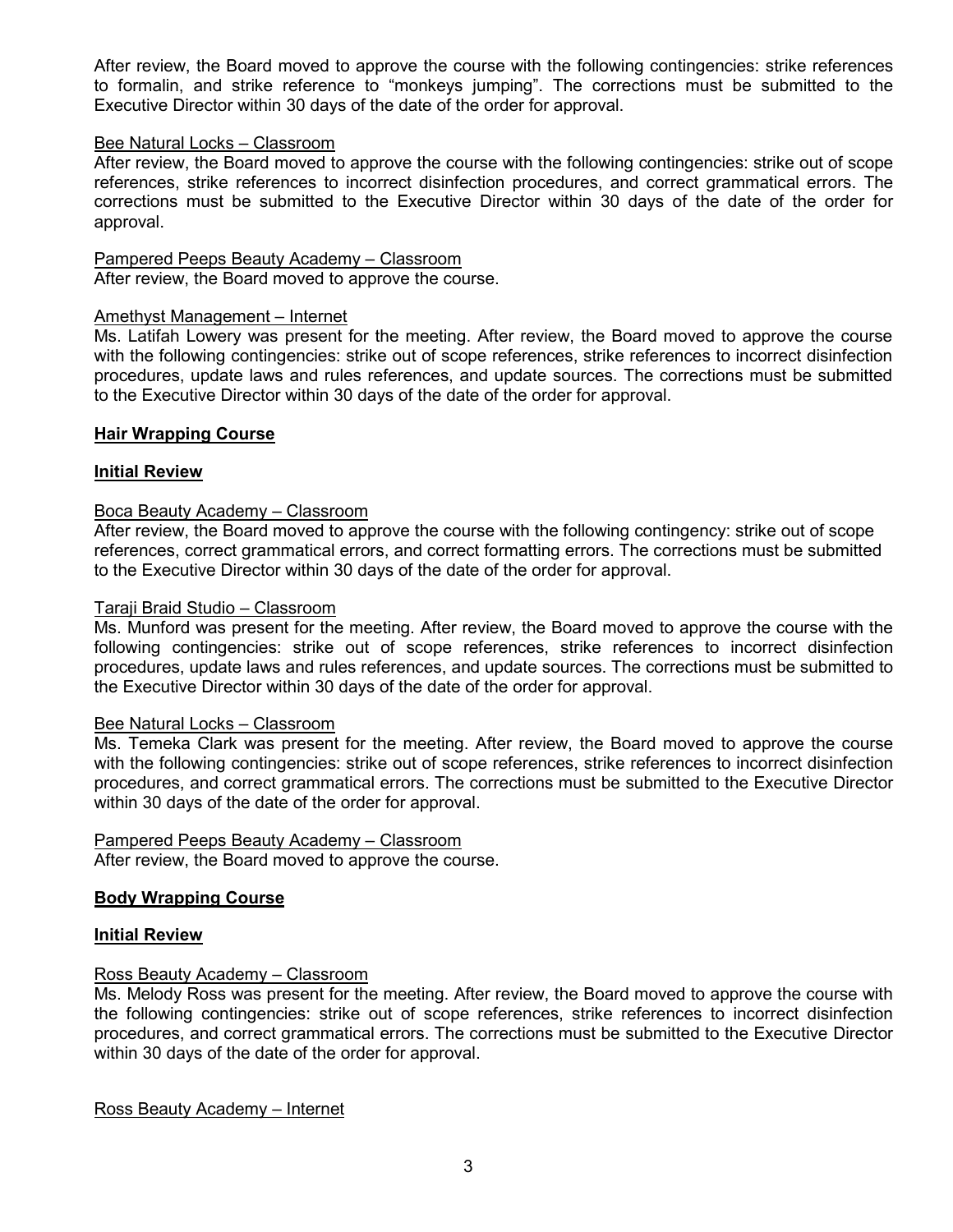Ms. Ross was present for the meeting. After review, the Board moved to approve the course with the following contingencies: strike out of scope references, strike references to incorrect disinfection procedures, and correct grammatical errors. The corrections must be submitted to the Executive Director within 30 days of the date of the order for approval.

## **Continuing Education Courses**

# **Informal Hearing**

# ASM Beauty World Academy – Cosmetology CE Course 16 Hour Internet

Ms. Krista Woodard, Executive Director, informed the Board that the course application was denied at the October 14, 2019, board meeting because the course content contained references to activities or procedures that are not within the stated scope of a Florida cosmetology license as afforded by Section 477.013(4), Florida Statutes, and the course did not meet the standards required for Board approval pursuant to Rule 61G5-32.001(7), Florida Administrative Code. After review, the Board moved to overturn the denial and approve the course application.

## ASM Beauty World Academy – Cosmetology CE Course 16 Hour Correspondence

Ms. Woodard informed the Board that the course application was denied at the October 14, 2019, board meeting because the course content contained references to activities or procedures that are not within the stated scope of a Florida cosmetology license as afforded by Section 477.013(4), Florida Statutes, and the course did not meet the standards required for Board approval pursuant to Rule 61G5-32.001(7), Florida Administrative Code. After review, the Board moved to overturn the denial and approve the course application.

## ASM Beauty World Academy – Cosmetology CE Course 16 Hour Classroom

Ms. Woodard informed the Board that the course application was denied at the October 14, 2019, board meeting because the course content contained references to activities or procedures that are not within the stated scope of a Florida cosmetology license as afforded by Section 477.013(4), Florida Statutes, and the course did not meet the standards required for Board approval pursuant to Rule 61G5-32.001(7), Florida Administrative Code. After review, the Board moved to overturn the denial and approve the course application.

## **Initial Review**

# Aaron Classes – Continuing Education Course 16 Hour Internet

Mr. James Hunter was present for the meeting. After review, the Board moved to approve the course with the following contingencies: strike treatment recommendations references, strike references to physicians, and strike references to pedicures. The corrections must be submitted to the Executive Director within 30 days of the date of the order for approval.

## Aaron Classes – HIV/AIDS Course 2 Hour Internet

Mr. Hunter was present for the meeting. After review, the Board moved to approve the course.

## AwakenYourBeautiful.com – Florida State & Federal Laws & Rules 2 Hour Internet

Ms. Lucinda Crowe Layne was present for the meeting. After review, the Board moved to approve the course.

AwakenYourBeautiful.com – OSHA: How the Regulations Affect You .5 Hour Internet

Ms. Crowe was present for the meeting. After review, the Board moved to approve the course with the following contingencies: strike references to "MSDS" and replace with "SDS" in the course materials, and update references. The corrections must be submitted to the Executive Director within 30 days of the date of the order for approval.

AwakenYourBeautiful.com – Workers Compensation .5 Hour Internet After review, the Board moved to approve the course.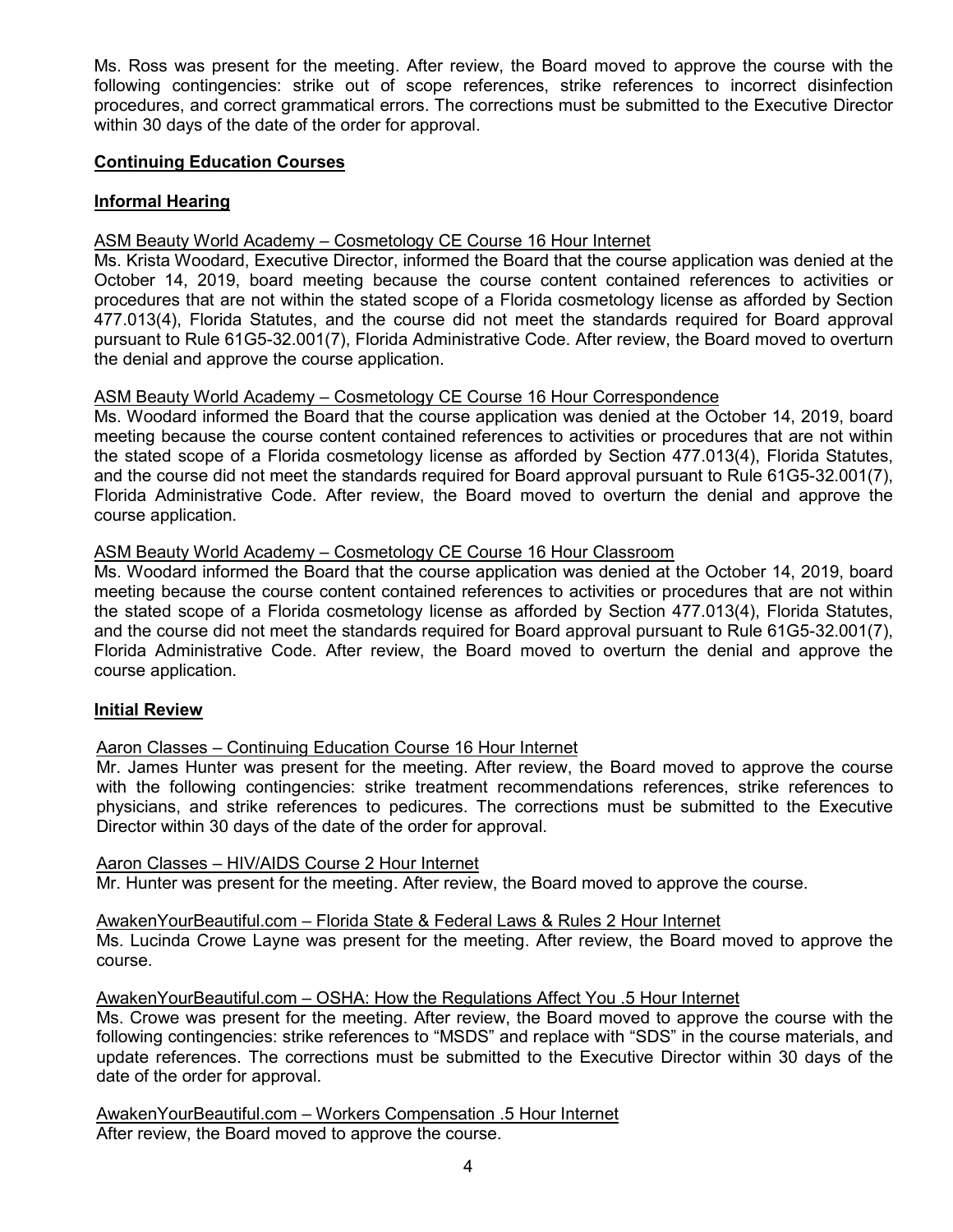## Elite Professional Education – CE Update for Cosmetologists 10 Hour Internet

Mr. Michael LeDoyen was present for the meeting. After review, the Board moved to approve the course with the following contingencies: add "refer to doctor" when discussing treatment options; and add "refer to manufacturer directions' for developer time. The corrections must be submitted to the Executive Director within 30 days of the date of the order for approval.

Elite Professional Education – CE Update for Facial/Full Specialists 10 Hour Correspondence Mr. LeDoyen was present for the meeting. After review, the Board moved to approve the course.

Advanced Massage Techniques – Continuing Education 10 Hour Internet After review, the Board moved to approve the course.

Advanced Massage Techniques – HIV/AIDS 2 Hour Internet After review, the Board moved to approve the course.

#### Elite Professional Education – CE Update for Cosmetologists 10 Hour Correspondence

Mr. LeDoyen was present for the meeting. After review, the Board moved to approve the course with the following contingencies: add "refer to doctor" when discussing treatment options; and add "refer to manufacturer directions' for developer time. The corrections must be submitted to the Executive Director within 30 days of the date of the order for approval.

## Elite Professional Education – CE Update for Nail Specialists 10 Hour Internet

Mr. LeDoyen was present for the meeting. After review, the Board moved to approve the course with the following contingency: update references. The corrections must be submitted to the Executive Director within 30 days of the date of the order for approval.

#### Elite Professional Education – CE Update for Nail Specialists 10 Hour Correspondence

Mr. LeDoyen was present for the meeting. After review, the Board moved to approve the course with the following contingency: update references. The corrections must be submitted to the Executive Director within 30 days of the date of the order for approval.

Elite Professional Education – CE Update for Facial/Full Specialists 10 Hour Internet Mr. LeDoyen was present for the meeting. After review, the Board moved to approve the course.

#### Elite Professional Education – CE Update for Nail Specialists 10 Hour Correspondence

Mr. LeDoyen was present for the meeting. After review, the Board moved to approve the course with the following contingency: update references. The corrections must be submitted to the Executive Director within 30 days of the date of the order for approval.

#### AwakenYourBeautiful.com – Bundle Six Beautiful Blondes 10 Hour Internet

Ms. Crowe was present for the meeting. After review, the Board moved to approve the course with the following contingencies: strike references to "MSDS" and replace with "SDS" in the course materials, strike course section regarding tanning beds, update references, strike references to phenols. The corrections must be submitted to the Executive Director within 30 days of the date of the order for approval.

AwakenYourBeautiful.com – Bundle Seven Diseases of the Nail 10 Hour Internet Ms. Crowe was present for the meeting. After review, the Board moved to approve the course.

AwakenYourBeautiful.com – Bundle Eight Client Consultation 10 Hour Internet Ms. Crowe was present for the meeting. After review, the Board moved to approve the course.

AwakenYourBeautiful.com – Bundle Nine Human Trafficking 10 Hour Internet Ms. Crowe was present for the meeting. After review, the Board moved to approve the course.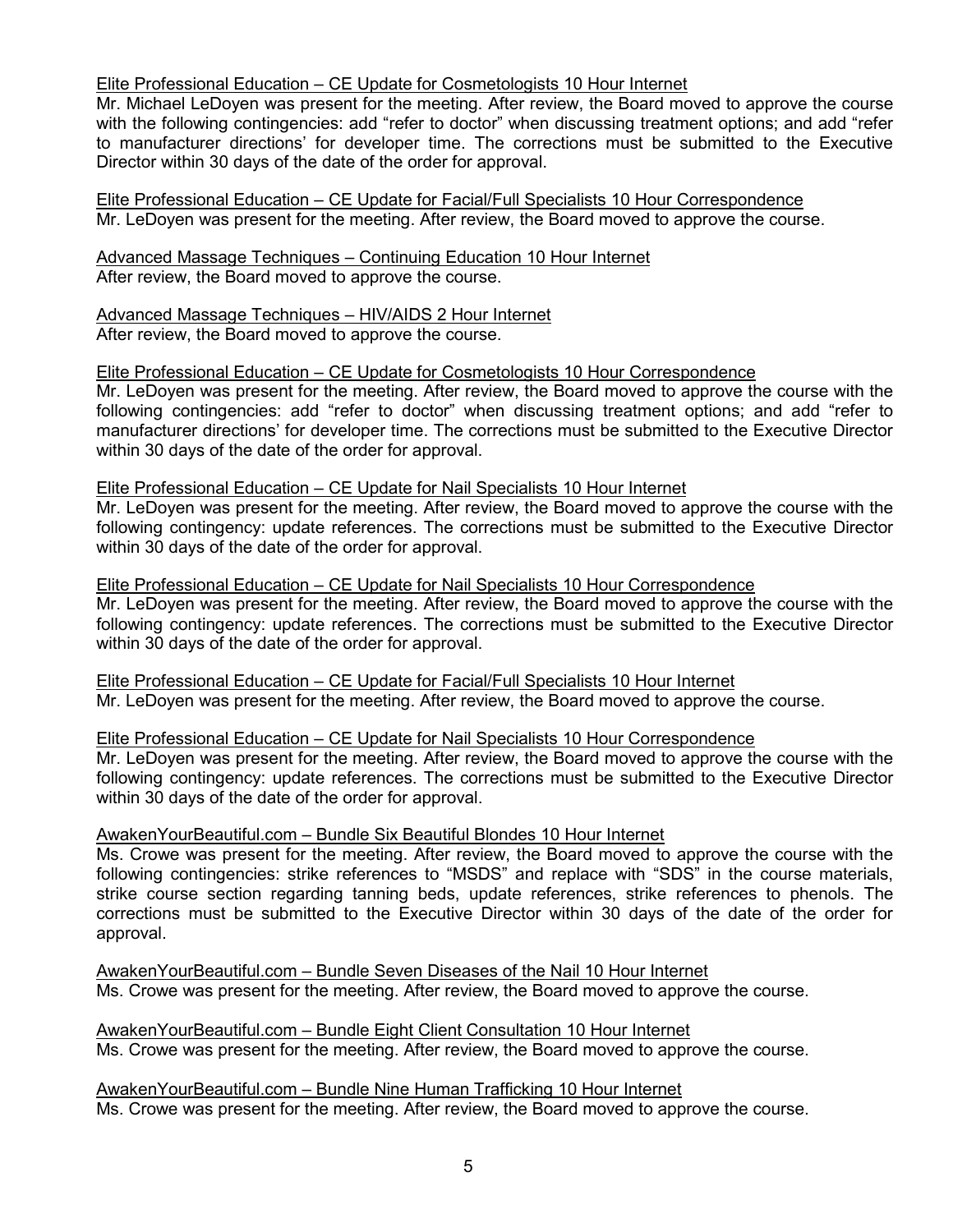Post – Continuing Education for Salon Professionals 10 Hour Correspondence After review, the Board moved to approve the course.

Post – Continuing Education for Salon Professionals 10 Hour Internet After review, the Board moved to approve the course.

Post – Continuing Education for Salon Professionals 16 Hour Correspondence After review, the Board moved to approve the course.

AwakenYourBeautiful.com – Bundle Two Mastering Gray 10 Hour Internet Ms. Crowe was present for the meeting. After review, the Board moved to approve the course.

AwakenYourBeautiful.com – Bundle Three Opioid Epidemic How to React and Help 10 Hour Internet Ms. Crowe was present for the meeting. After review, the Board moved to approve the course.

AwakenYourBeautiful.com – Bundle Four How to Host an Event for Teens 10 Hour Internet Ms. Crowe was present for the meeting. After review, the Board moved to approve the course.

AwakenYourBeautiful.com – Bundle Five How to Build Your Male Clientele 10 Hour Internet Ms. Crowe was present for the meeting. After review, the Board moved to approve the course.

AwakenYourBeautiful.com – Bundle One Domestic Violence 10 Hour Internet Ms. Crowe was present for the meeting. After review, the Board moved to approve the course.

Paragon CET – CE for Florida Salon Professionals (Burnout in Salon and Spa Professionals) 10 Hour **Correspondence** 

Ms. Jillian Meinyer was present for the meeting. After review, the Board moved to approve the course.

Paragon CET – CE for Florida Salon Professionals (Burnout in Salon and Spa Professionals) 10 Hour Internet

Ms. Meinyer was present for the meeting. After review, the Board moved to approve the course.

Paragon CET – CE for Florida Salon Professionals (Repetitive Motion Injuries in the Salon and Spa) 10 Hour Correspondence

Ms. Meinyer was present for the meeting. After review, the Board moved to approve the course with the following contingency: strike all references to massage therapists. The corrections must be submitted to the Executive Director within 30 days of the date of the order for approval.

Paragon CET – CE for Florida Salon Professionals (Repetitive Motion Injuries in the Salon and Spa) 10 Hour Internet

Ms. Meinyer was present for the meeting. After review, the Board moved to approve the course with the following contingency: strike all references to massage therapists. The corrections must be submitted to the Executive Director within 30 days of the date of the order for approval.

Paragon CET – CE for Florida Salon Professionals (Aromatherapy) 10 Hour Correspondence Ms. Meinyer was present for the meeting. After review, the Board moved to approve the course.

Paragon CET – CE for Florida Salon Professionals (Aromatherapy) 10 Hour Internet Ms. Meinyer was present for the meeting. After review, the Board moved to approve the course.

Florida Dermal Institute – HIV/AIDS for Florida Hair Braiders, Hair Wrapper and Body Wrappers 2 Hour Classroom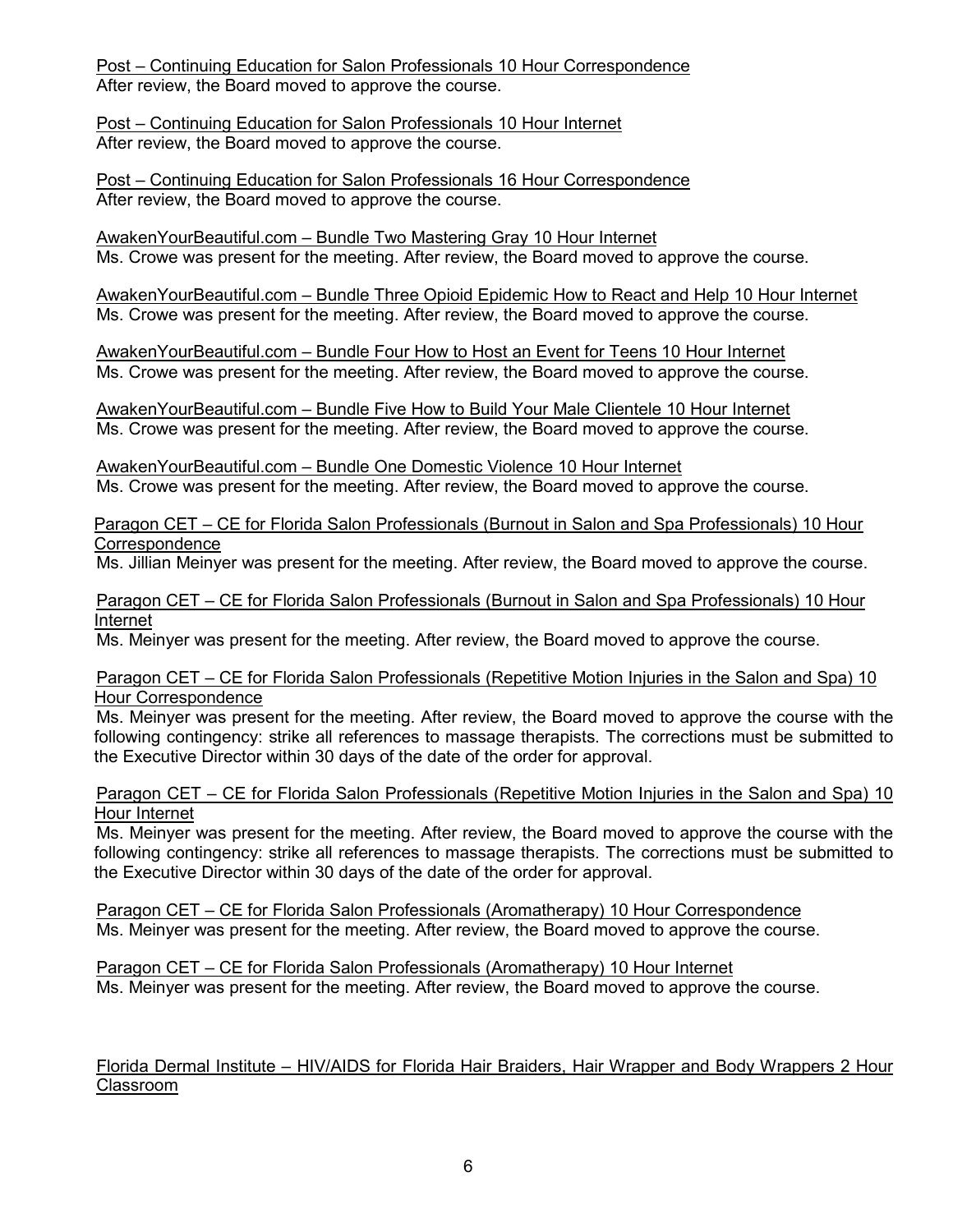After review, the Board moved to approve the course with the following contingency: strike references to "monkeys jumping". The correction must be submitted to the Executive Director within 30 days of the date of the order for approval.

The HydraFacial Company – The HydraFacial Experience 10 Hour Classroom After review, the Board moved to deny the course based on the course being product driven.

## **Licensure Applications**

## **Initial Review**

## Vania Garcia

Ms. Garcia and Mr. Sabino Jauregui, Esq. were not present for the meeting. After review, the Board moved to approve the application with the following contingency: all costs from previous disciplinary case must be paid to the Department within 30 days.

## Hong Le / Colorado

Mr. Le was not present for the meeting. After review, the Board moved to deny the application due to the applicant attempting to obtain a license to practice a profession through fraudulent misrepresentation through the submission of forged license credentials.

## Tam Nguyen / Colorado

Mr. Nguyen was not present for the meeting. After review, the Board moved to deny the application due to the applicant attempting to obtain a license to practice a profession through fraudulent misrepresentation through the submission of forged license credentials.

## Van Nguyen / Colorado

Mr. Nguyen was not present for the meeting. After review, the Board moved to deny the application due to the applicant attempting to obtain a license to practice a profession through fraudulent misrepresentation through the submission of forged license credentials.

## Vihn Vo / Colorado

Ms. Vo was not present for the meeting. After review, the Board moved to deny the application due to the applicant attempting to obtain a license to practice a profession through fraudulent misrepresentation through the submission of forged license credentials.

## Cuc Nguyen / Colorado

Ms. Nguyen was not present for the meeting. After review, the Board moved to deny the application due to the applicant attempting to obtain a license to practice a profession through fraudulent misrepresentation through the submission of forged license credentials.

## Lien Tran / Colorado

Ms. Tran was not present for the meeting. After review, the Board moved to deny the application due to the applicant attempting to obtain a license to practice a profession through fraudulent misrepresentation through the submission of forged license credentials.

## Erica Kline

Ms. Kline was present for the meeting. After review, the Board moved to approve the application.

## <u>Sierra Muse</u>

Ms. Muse was present for the meeting. After review, the Board moved to approve the application.

## **OTHER BUSINESS**

## 2020-2021 Annual Regulatory Plan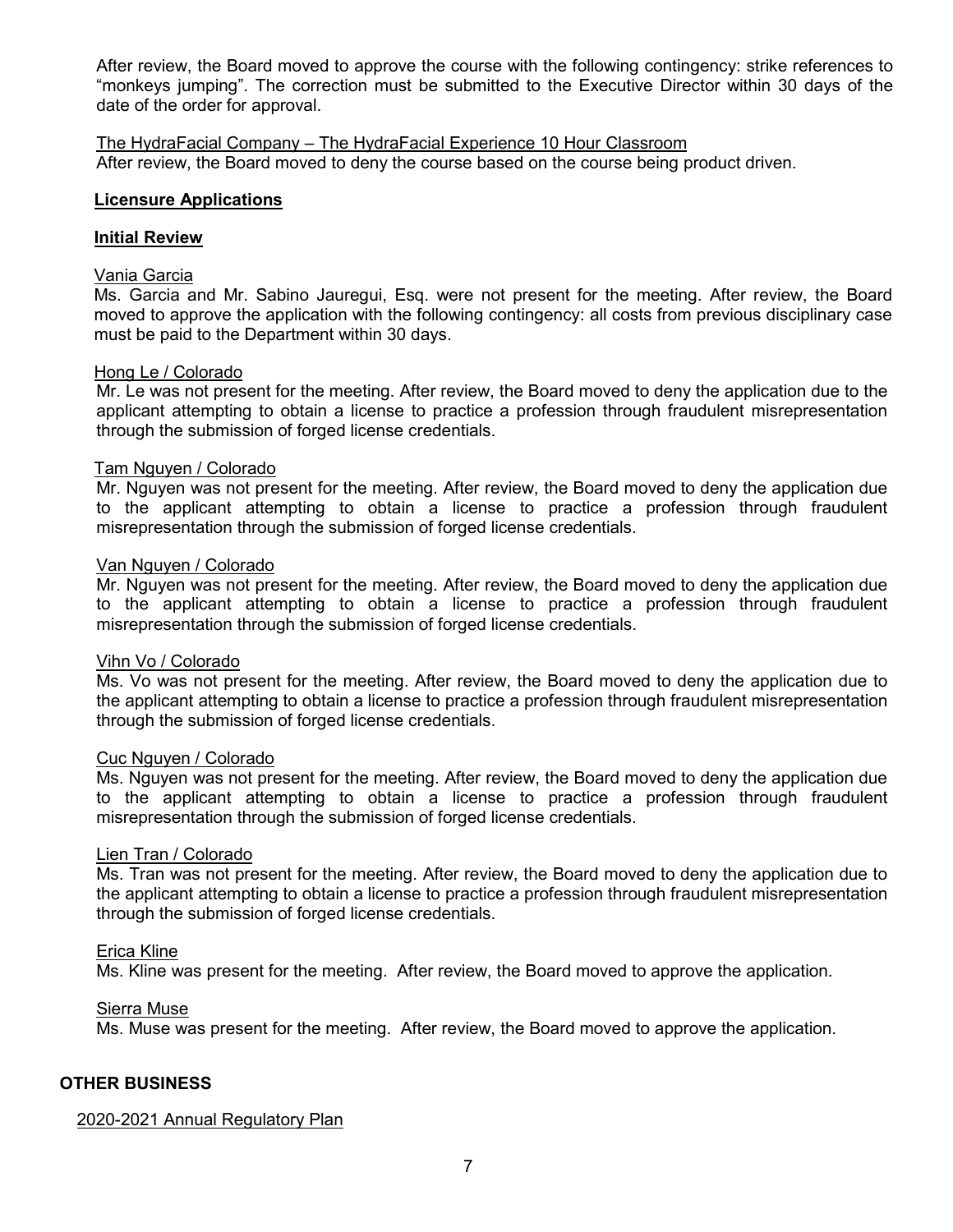The Board approved the annual regulatory plan as presented by Ms. Lynette Norr, Assistant Attorney General.

## Rule Changes Based on HB 1193

Ms. Norr informed the Board of the following rules that would require changes if HB 1193 becomes law.

## 61G5-24.019 Hair Braiding, Hair Wrapping and Body Wrapping Fees

The Board agreed that this rule should be repealed and that the repeal would have no negative impact on small business nor would there likely be any increase in regulatory costs in excess of \$200,000 in the aggregate within one year after implementation.

## 61G5-31.0011 Definitions

The Board agreed that this rule should be repealed and that the repeal would have no negative impact on small business nor would there likely be any increase in regulatory costs in excess of \$200,000 in the aggregate within one year after implementation.

## 61G5-31.004 Hair Braiding, Hair Wrapping and Body Wrapping Course Requirements, Source Reference Dates, Ability to Offer on the Internet or by Home Study.

The Board agreed that this rule should be repealed and that the repeal would have no negative impact on small business nor would there likely be any increase in regulatory costs in excess of \$200,000 in the aggregate within one year after implementation.

61G5-31.005 Hair Braiding, Hair Wrapping, and Body Wrapping Term of Registration, Registration Renewal The Board agreed that this rule should be repealed and that the repeal would have no negative impact on small business nor would there likely be any increase in regulatory costs in excess of \$200,000 in the aggregate within one year after implementation.

61G5-31.006 Practice of Hair Braiding, Hair Wrapping, and Body Wrapping Pending Approval of Registration The Board agreed that this rule should be repealed and that the repeal would have no negative impact on small business nor would there likely be any increase in regulatory costs in excess of \$200,000 in the aggregate within one year after implementation.

## 61G5-20.008 Employment of Applicants for Licensure as a Cosmetologist Prior to Licensure; Employment of Applicants for Registration as a Specialist Prior to Registration

The Board approved the following language and agreed that there would be no negative impact on small business nor would there likely be any increase in regulatory costs in excess of \$200,000 in the aggregate within one year after implementation. They also agreed that a violation of this rule, or any part of this rule, would not be designated as a minor violation, and that this rule should not have a sunset provision.

(1) Holders of a cosmetology salon license who wish to permit an applicant for licensure as a cosmetologist by examination to perform cosmetology services in their salon shall:

(a) Prior to permitting an applicant to perform cosmetology services in their salon, obtain from the applicant proof that they have passed all parts of the examination for licensure as a cosmetologist within the two years as provided by Rule 61G5-18.004, F.A.C.;

(b) Display in a conspicuous place at the cosmetology salon in which the applicant performs cosmetology services a copy of the cosmetology examination passing certificate(s).

(2) Holders of a cosmetology or specialty salon license who wish to permit an applicant for registration as a specialist to perform specialty services in their salon pursuant to Rule 61G5-29.004, F.A.C., or who wish to permit applicants for registration as a hair braider, hair wrapper, or body wrapper to perform hair braiding, hair wrapping, or body wrapping services in their salon pursuant to Rule 61G5-31.006, F.A.C., shall:

(a) Prior to permitting an applicant to perform any specialty services or hair braiding, hair wrapping, or body wrapping services in their salon, obtain from the applicant a copy of the completed application for registration that includes proof of successful completion of the education requirements and payment of the applicable fees submitted to the Department by the applicant;

(b) Upon learning or in any way becoming aware that an applicant who is performing specialty services in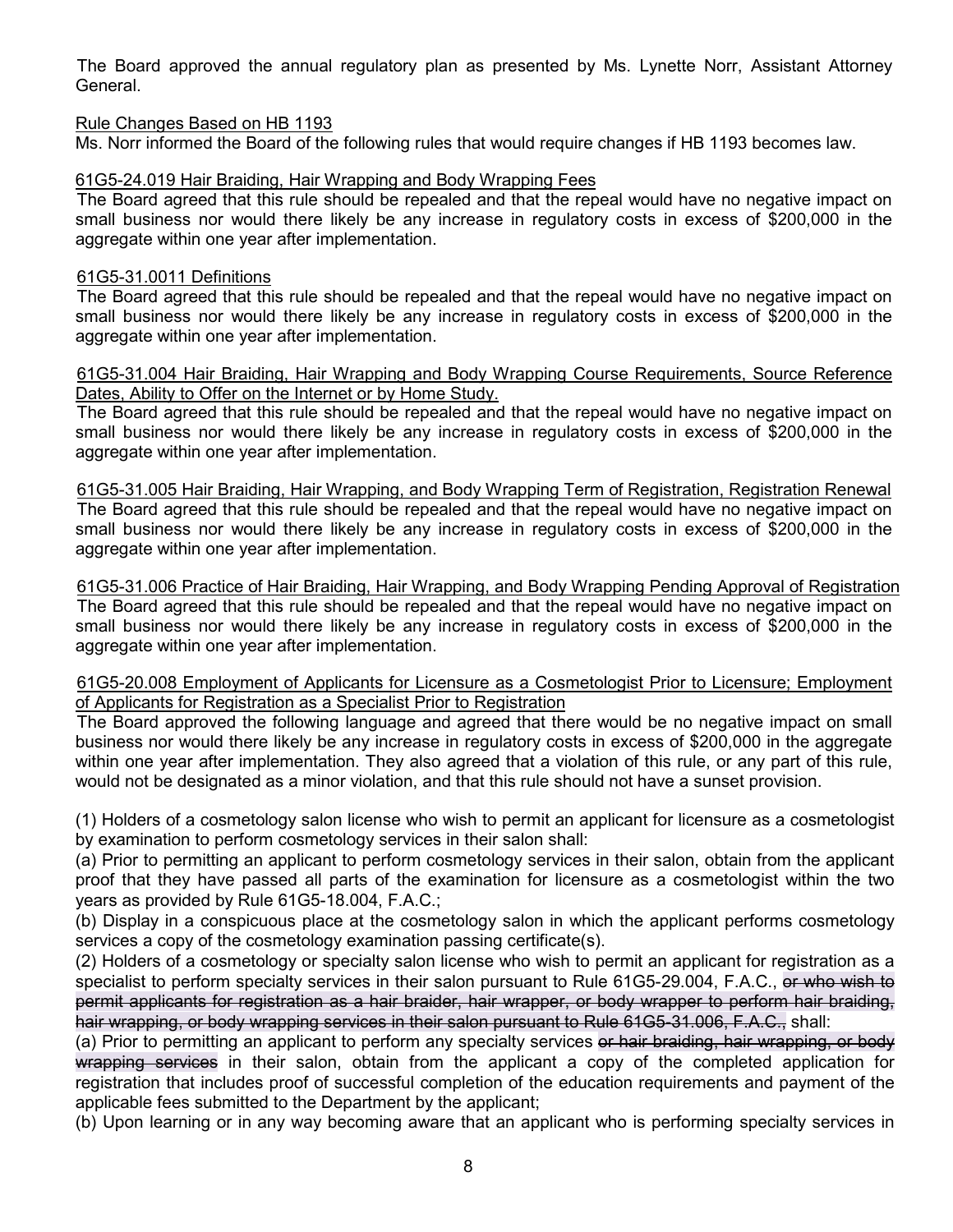their salon pursuant to Rule 61G5-29.004, F.A.C., or performing hair braiding, hair wrapping, or body wrapping services in their salon pursuant to Rule 61G5-31.006, F.A.C., has been notified that his or her application is incomplete, or has been determined by the Board to be not qualified for registration as a specialist, shall immediately cease to permit the applicant to further perform specialty services;

(c) Display in a conspicuous place at the cosmetology or specialty salon in which the applicant performs specialty services pursuant to Rule 61G5-29.004, F.A.C., or hair braiding, hair wrapping, or body wrapping services pursuant to Rule 61G5-31.006, F.A.C., a copy of the completed application for registration as a specialist or application for registration as a hair braider, hair wrapper, or body wrapper submitted to the Department by the applicant.

# 61G5-30.001 Disciplinary Guidelines

The Board approved the following language and agreed that there would be no negative impact on small business nor would there likely be any increase in regulatory costs in excess of \$200,000 in the aggregate within one year after implementation. They also agreed that a violation of this rule, or any part of this rule, would not be designated as a minor violation, and that this rule should not have a sunset provision.

(1) The Board shall act in accordance with the following guidelines when it finds the enumerated violations in disciplinary cases. The Board shall impose a penalty within the range of each applicable disciplinary violation set forth below unless the Board finds an aggravating or mitigating circumstance, in which case the Board may deviate from the guideline penalty.

| (g) Advertising or implying that skin care                                        | A fine of \$100 to \$200 for the first offense; a |
|-----------------------------------------------------------------------------------|---------------------------------------------------|
| services or body wrapping are related to<br>massage therapy, except as allowed by | fine of \$500 for subsequent offenses.            |
| statute. (Section 477.0265(1)(f), F.S.)                                           |                                                   |

# 61G5-20.004 Display of Documents

The Board approved the following language and agreed that there would be no negative impact on small business nor would there likely be any increase in regulatory costs in excess of \$200,000 in the aggregate within one year after implementation. They also agreed that a violation of this rule, or any part of this rule, would not be designated as a minor violation, and that this rule should not have a sunset provision.

(1) All holders of a cosmetology or specialty salon license shall display within their salons in a conspicuous place which is clearly visible to the general public upon entering the salon the following documents:

(a) The current salon license,

(b) A legible copy of the most recent inspection sheet for the salon.

(2) All holders of a cosmetology or specialty salon license shall require and ensure that all individuals engaged in the practice of cosmetology, or any specialty, hair braiding, hair wrapping, or body wrapping display at the individual's work station their current license or registration at all times when the individual is performing cosmetology, or a specialty, hair braiding, hair wrapping, or body wrapping services. The license or registration certificate on display shall be current the original certificate or a duplicate issued by the Department and shall have attached a 2" by 2" photograph taken within the previous two years of the individual whose name appears on the certificate. The certificate with photograph attached shall be permanently laminated as of July 1, 2007.

(3) By July 1, 2008, aAll holders of a cosmetology or specialty salon license shall display at each footbath a copy of the Consumer Protection Notice regarding footbaths, sanitation, and safety. Copies of this notice, (revised 10/15/07, and incorporated herein by reference,) may be obtained from the Department of Business and Professional Regulation, 2601 Blair Stone Road, Tallahassee, FL 32399-0790, and the Call Center by calling (850)487-1395, or at

## http://www.myfloridalicense.com/dbpr/pro/cosmo/documents/cosmo\_consumer\_protection\_flier\_thepriceofb eauty.pdf.

# 61G5-18.007 Endorsement of Cosmetologists

The Board approved the following language and agreed that there would be no negative impact on small business nor would there likely be any increase in regulatory costs in excess of \$200,000 in the aggregate